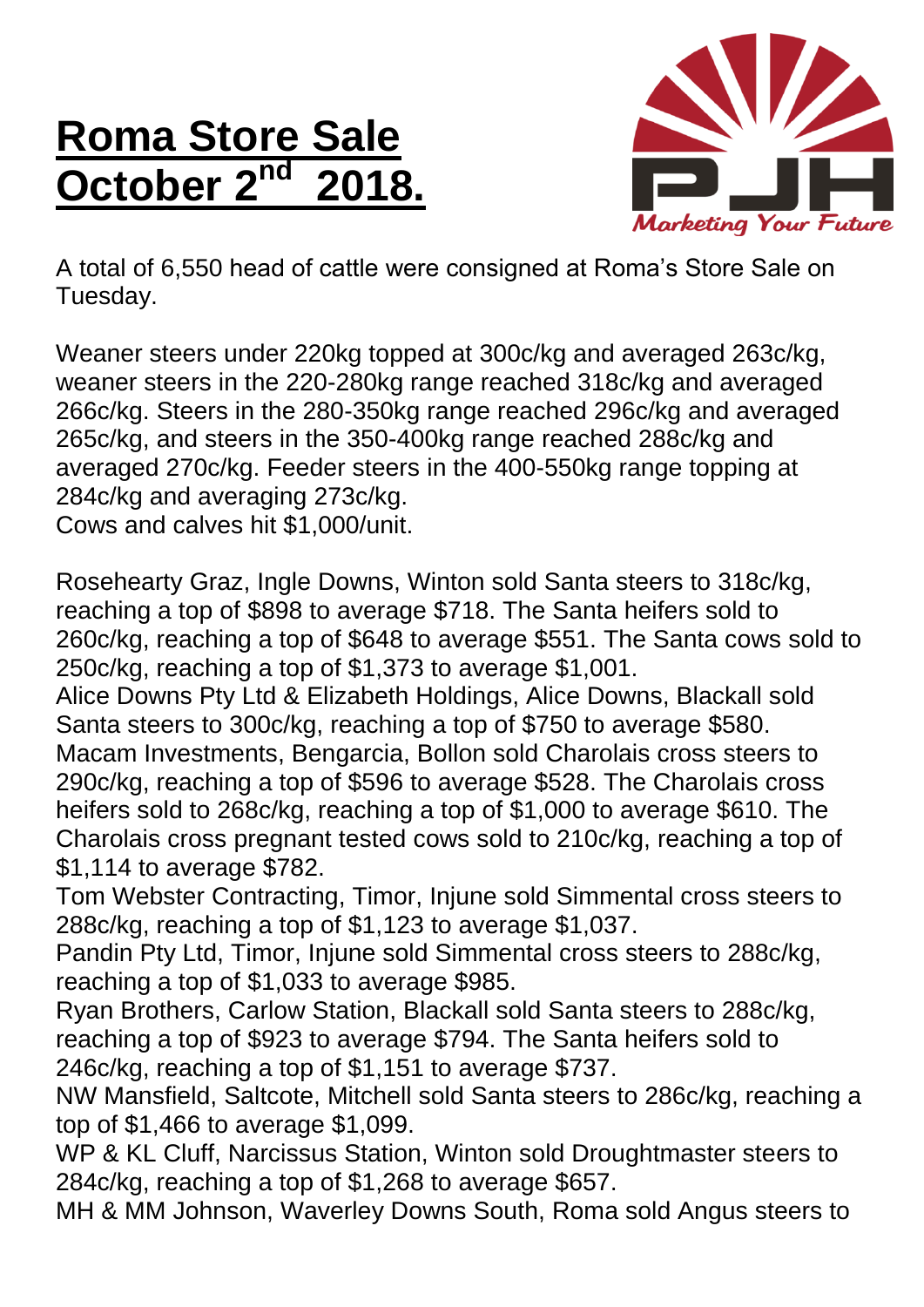284c/kg, reaching a top of \$1,184 to average \$1,159.

Nissi Farming sold Hereford cross steers to 280c/kg, reaching a top of \$1,294 to average \$1,257.

West Farming P/L, Loomeah, Roma sold Hereford cross steers to 280c/kg, reaching a top of \$1,291 to average \$1,248.

BG, DG & JG Gray, Abrach Stn, Muttaburra sold Santa steers to 279c/kg, reaching a top of \$1,207 to average \$966. The Santa heifers sold to 248c/kg, reaching a top of \$1,091 to average \$829.

Dalmally Grazing Co, Dalmally, Roma sold Charolais cross steers to 272c/kg, reaching a top of \$980 to average \$815.

AJ & CJ Adams, Rostrever, Blackall sold Murray grey steers to 272c/kg, reaching a top of \$732 to average \$533. The Murray grey heifers sold to 246c/kg, reaching a top of \$606 to average \$445.

Heifers under 220kg topped at 252c/kg and averaged 220c/kg, while heifers in the 220-280kg range topped at 260c/kg and averaged 222c/kg. Heifers in the 280-350kg range topped at 252c/kg, averaging 221c/kg. Heifers in the 350-450kg range topped at 268c/kg, averaging 239c/kg.

Supawick Pty Ltd, Ascot Downs, Barcaldine sold Charolais heifers to 244c/kg, reaching a top of \$594 to average \$594.

BM & ND Bauer, Arlington, Augathella sold Simmental cross heifers to 240c/kg, reaching a top of \$645 to average \$536.

Pendine Pastoral Co, Pendine Station, Barcaldine sold Santa cross heifers to 234c/kg, reaching a top of \$584 to average \$491.

Autumnvale Pastoral Co, Autumnvale, Thargomindah sold Santa cross heifers to 232c/kg, reaching a top of \$940 to average \$593.

Cows in the 300-400kg range reached 175c/kg and averaged 122c/kg, while cows in the 400kg-500kg range reached 240c/kg and averaged 174c/kg. Cows over 500kg topped at 250c/kg, averaging 209c/kg.

## *PJH sell 8 th position next week.*

*Please be aware that all cattle being sold must be accompanied by a National Cattle Health Declaration as well as NVD*